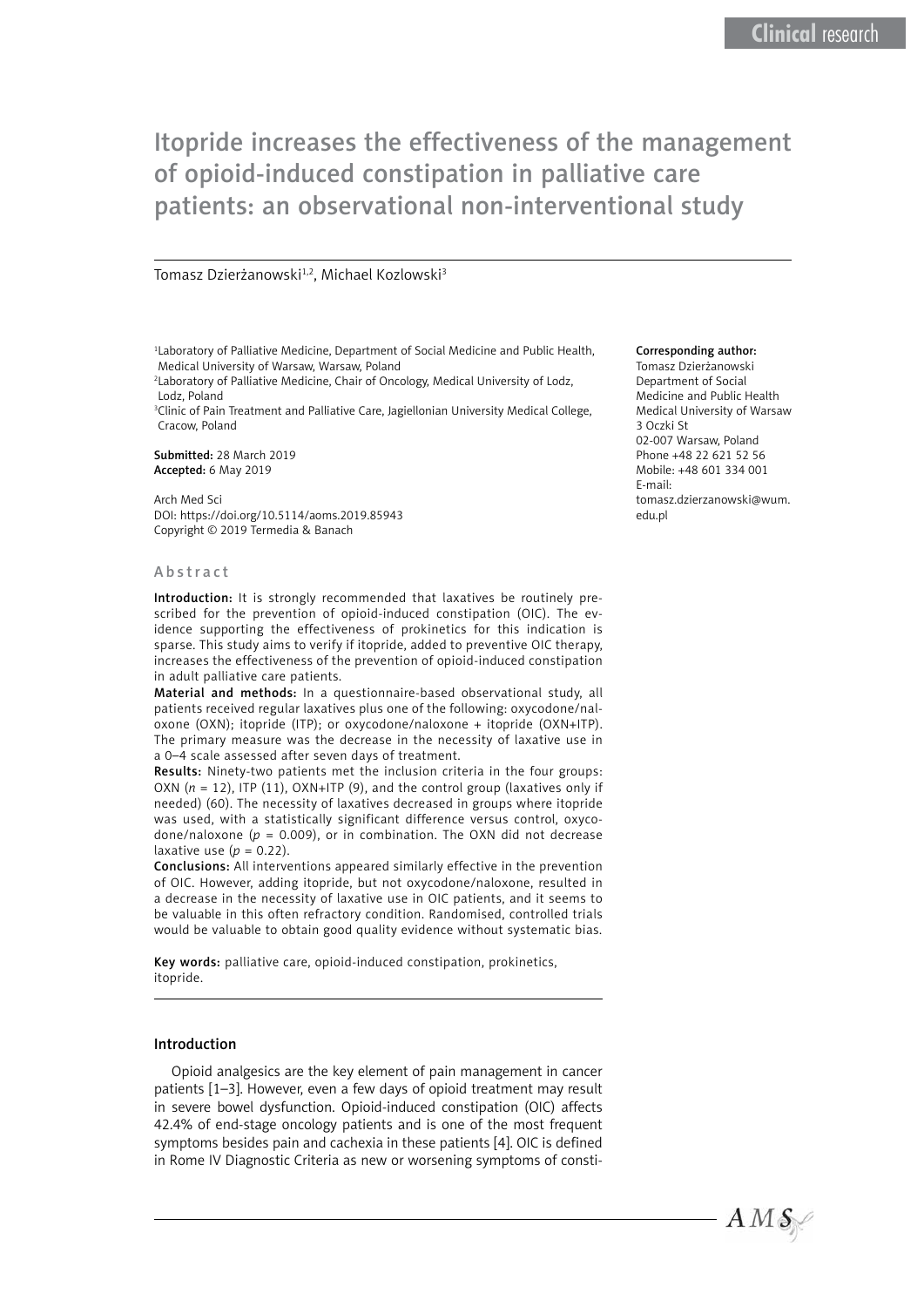pation when initiating, changing, or increasing opioid therapy, which must include two or more of the symptoms defining functional constipation. The criteria must be fulfilled for the last three months with symptom onset at least six months prior to diagnosis [5, 6]. However, such a long period of observation is not feasible in most palliative care patients because the survival in many cases is much shorter. That is why the Polish Society of Palliative Medicine recommends seven days of observation as sufficient for the right clinical decision on laxative treatment, which was proven in the validation process to be an effective approach [7].

Constipation is a troublesome adverse effect of opioids because it does not cease, but augments with increased duration of opioid therapy. OIC is difficult to manage, and the effectiveness of regular laxatives is poor [2, 3, 8]. In 85–95% of cases, constipation lowers health-related quality of life, although two-thirds are of mild and moderate intensity [9]. Constipation also generates an additional financial burden for the health system [10].

Poorly responsive OIC is a significant barrier to effective pain management. Every tenth patient requires a change of analgesic, and half of the patients with constipation receive suboptimal analgesia due to gastrointestinal side effects [11].

Opioid-treated patients are more likely to use treatment for constipation compared with those not receiving opioids [12].

It is strongly recommended, both by the European Association for Palliative Care and the European Society for Medical Oncology, that laxatives for the management or prophylaxis of opioid-induced constipation be routinely prescribed [2, 13]. The intensity of preventive laxative use should aim to reach at least three bowel movements per week and to control the intensity of subjective symptoms [7]. An alternative method of prevention may be the use of opioid antagonists such as prolonged-release naloxone combined with oxycodone [14]. Very low-quality evidence suggests that naloxone in combination with oxycodone reduces the risk of constipation without an increase in pain, when compared with oxycodone alone in adults with malignancies and opioid-induced constipation [15].

All opioids induce constipation, although to different degrees. High doses of tramadol are less constipating than small doses of morphine [16, 17]. The frequency of constipation after oxycodone or morphine is similar [18]. Parenteral opioids impair intestinal peristalsis less than oral ones [19]. Transdermal fentanyl and buprenorphine induce bowel dysfunction less often, although it is their most frequent adverse effect [20–22]. However, in large observational cohort studies, the transdermal opioids did not differ from oral opioids in the frequency of constipation [23, 24].

Bowel dysfunction results from both the central and peripheral action of opioids. The central mechanism consists of the activation of neurons in the spinal cord, leading to slower bowel passage and decreased secretions. However, OIC is mainly induced by activation of local μ-opioid receptors in the gut, which are present in the stomach, small intestine, and colon, mainly in the myenteric and submucosal plexus, and on immune cells of the lamina propria [25]. The influence of opioids ultimately sums up to three gastrointestinal effects: a decrease in secretion of fluids, depression of peristaltic contractions and promotion of non-propulsive motility patterns, and the spasm of all sphincters [26]. Dehydration of intestinal contents leads to the occurrence of faecal stones, which are difficult to defecate through the tensed anal sphincter. The gut is overloaded and extended by these hard stool masses [25, 26]. This explains why bulk laxatives are ineffective [13]. On the other hand, osmotic and stimulant laxatives are recommended in OIC. However, their effectiveness is poor because they do not address the opioid receptor-mediated mechanism of bowel dysfunction, so a substantial number of patients do not achieve adequate relief of symptoms [27].

Apart from this, long term laxative use can be associated with damage to the muscular function of the bowel; nutritional deficits in terms of loss of water, vitamins, and minerals; and kidney stones or renal failure, in addition to modifying the effects of other medicines [28].

So, an alternative or supplemental method could be adding prokinetics, which might increase the effectiveness of laxatives or opioid antagonists. However, the clinical evidence for this effect is sparse, except for the 5-HT4 receptor agonist prucalopride [29]. Metoclopramide does not act on the gut, and thus should not be considered in constipation.

Itopride is a dopamine D2 antagonist with acetylcholinesterase inhibitory actions. It has a stimulatory action on colonic peristalsis, propelling colonic luminal contents, different from that of cisapride and mosapride, and therefore it may be a useful drug for the treatment of functional constipation [30]. Polish guidelines suggest using prokinetics, such as itopride, for the treatment of constipation [14]. Therefore, some palliative care specialists use it off-label, not only for dyspepsia but also for the management of constipation.

This study aimed to verify whether itopride is effective in the management of opioid-induced constipation in adult palliative care patients in the clinical setting.

The primary outcomes were:

the mean change in the necessity of laxative use in a 0–4 scale assessed after seven days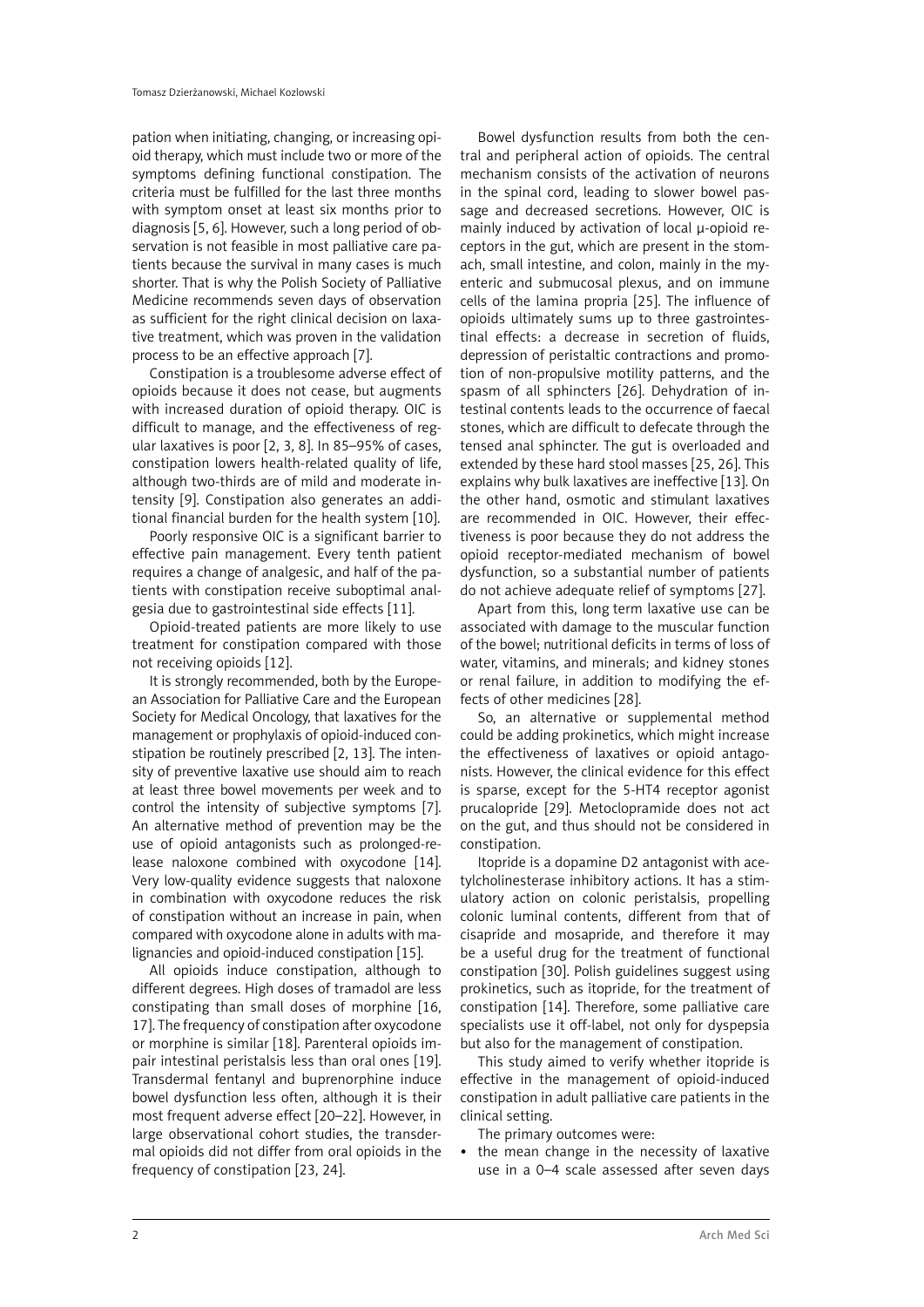of treatment; a negative number means a decrease,

- the mean number of bowel movements,
- the mean intensity of bowel symptoms,
- the frequency [%] of constipation, defined as at least one of the following:
	- the last defecation > 2 days,
	- the number of days with defecation  $\langle 4, \rangle$
	- any subjective bowel symptom with intensity  $> 2$  in a 0–4 scale (as below in p. 4 c–h).
	- The secondary outcomes were:
- the frequency (%) of the patients with bowel movements only after enema (or manual stool evacuation) after seven days of treatment,
- adverse effects.

# Material and methods

This open observational study was performed in adult palliative care patients with constipation, who were receiving strong opioids and had not been treated with itopride before the observation. All patients received regular laxatives, and additionally oxycodone/naloxone (OXN group), or itopride (ITP group), or oxycodone/naloxone + itopride (OXN+ITP group). The control group (CTRL) used only laxatives, if necessary.

The inclusion criteria were: legible and complete documentation, age  $\geq$  18 years, home hospice or inpatient hospice or palliative care outpatient clinic, at least two visits performed in 7–8 day intervals (day 0 and day 7), strong opioids used seven days before day 0 until day 7, no itopride used up to day 0.

# Structured questionnaire

The palliative care practitioners used a questionnaire to report data collected in their medical documentation. The questionnaire included the following items:

- 1. Date.
- 2. Place (home, ambulatory, hospital palliative care ward, in-patient hospice).
- 3. ECOG performance status, assessed by a physician.
- 4. Bowel symptoms in the last seven days, assessed by the patient:
- a. the last defecation [days],
- b. the number of days with bowel movements [days],
- c. the difficulty of defecation in a 0–4 scale, where 0 - no difficulty ("normal defecation"),  $1 - \text{mild}$  ("rather normal"),  $2 - \text{mod}$ erate, 3 – significant/often, 4 – extreme difficulty/always,
- d. too few stools in a  $0-4$  scale, where  $0 -$  normal stools, 1 – from time to time (mild intensity),  $2 -$  quite often (moderate intensity),  $3$  – very often,  $4$  – always,
- e. stools too hard in a 0–4 scale (see above),
- f. the feeling of incomplete bowel movement in a 0-4 scale, where  $0 - no$  symptom,  $1$ mild intensity/sometimes, 2 – moderate intensity/quite often, 3 – significant intensity/ very often, 4 – extreme intensity/always,
- g. straining or squeezing to try to pass bowel movements, in a 0–4 scale (see above),
- h. the necessity of use of laxatives in a 0–4 scale, where  $0 -$  no laxatives used,  $1 -$  from time to time (occasionally), 2 – often used, 3 – bowel movements only after the use of regular laxatives, 4 – bowel movements only after enema or manual stool evacuation.
- 5. The daily doses of opioids, recalculated to the oral morphine equivalent (Table I).
- 6. Itopride used 50 mg t.i.d. (yes/no).
- 7. Adverse effects.

All the practitioners had participated in a specialisation course on symptom control before data collection. They were aware of the Polish guidelines on prevention and treatment of constipation in palliative care patients. The aim of laxative treatment, according to these guidelines, was to assure bowel movements in the patients taking opioids at least three times a week (preferably every second day) [14].

# Source of data

The data were collected in 2018 by 16 palliative care practitioners in 10 (home, inpatient, and ambulatory) palliative care centres for adult patients

Table I. Equianalgesic doses of opioids (based on Caraceni *et al.* 2012 [2])

| Opioids                   | Relative analgesic ratio to<br>oral morphine | The strength of the<br>recommendation for use | The equivalent of 60 mg<br>oral morphine |
|---------------------------|----------------------------------------------|-----------------------------------------------|------------------------------------------|
| Oral oxycodone            | 1.5:1                                        | Strong                                        | $40 \text{ mg}$                          |
| Transdermal buprenorphine | 75:1                                         | Weak                                          | $35 \mu g/h$                             |
| Transdermal fentanyl      | 100:1                                        | Strong                                        | $25 \mu g/h$                             |
| Oral tapentadol           | 1:3.3                                        | <b>NA</b>                                     | $200 \text{ mg}$                         |
| Parenteral morphine       | 3:1                                          | Weak                                          | $20 \text{ mg}$                          |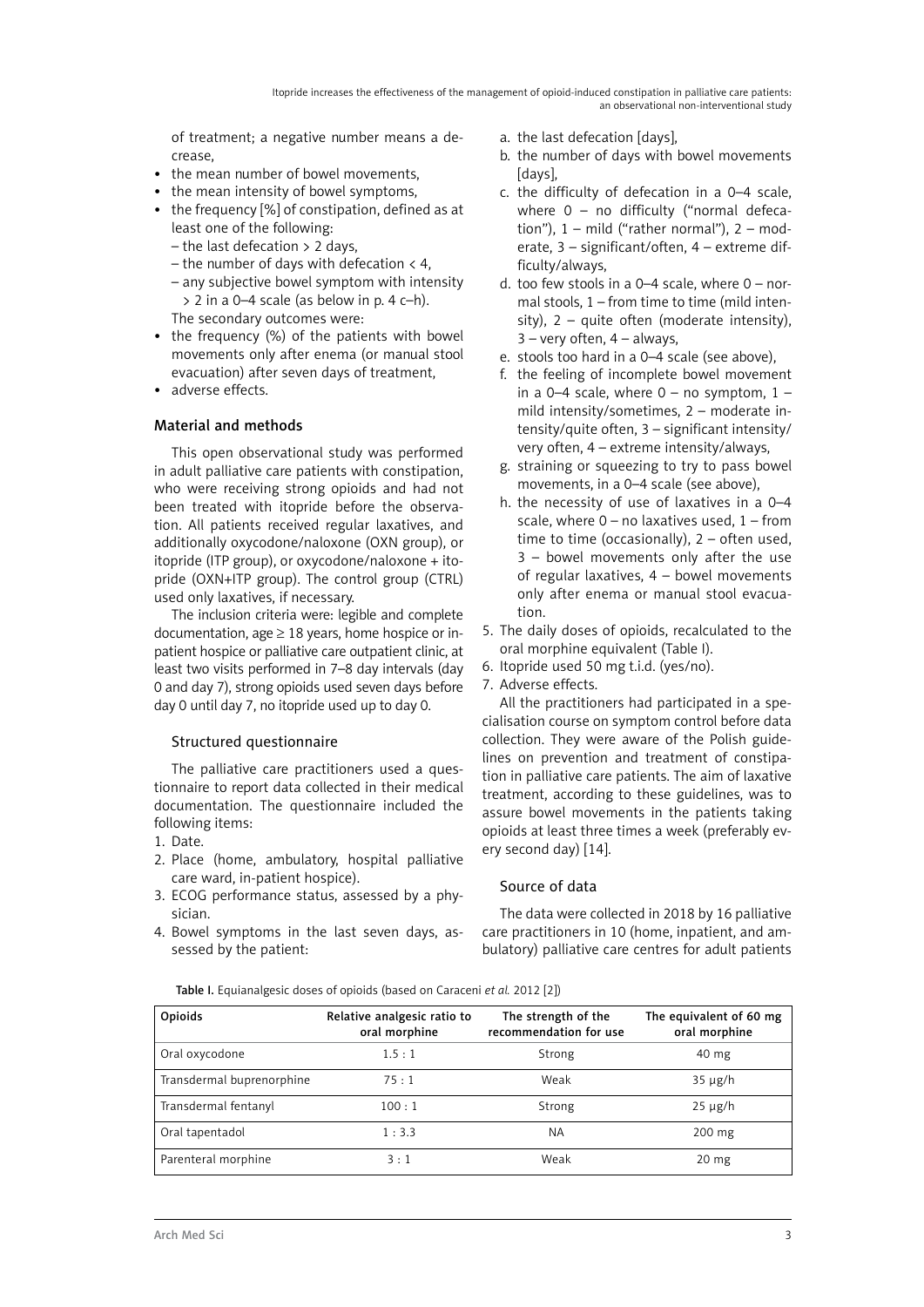in Poland. The study received approval of the bioethical committee.

The size of subgroups was one of the outcomes and not to be estimated using statistical methods. We assumed that a minimum of 100 questionnaires collected should be satisfactory to verify the prescribing behaviours regarding the prevention of constipation.

### Statistical analysis

Kruskal-Wallis and Mann-Whitney *U* tests were applied for the statistical analysis of non-parametric data. Frequency analysis was performed using the chi-square and Fisher's exact tests appropriately. *P*-values less than 0.05 were considered statistically significant. The data were analysed using Statistica 13 (StatSoft).

### Results

#### The studied population

The data of 130 patients were collected. Ninety-two patients met the inclusion criteria (female 54.3%) and were analysed in four groups: OXN+ITP (*N* = 9), ITP (*N* = 11), OXN (*N* = 12), and CTRL (*N* = 61). The study flow is presented in Figure 1.

The groups did not differ in terms of sex, age, diagnosis, and oral morphine equivalent of strong opioids on day 0 and day 7. The opioids used were as follows: morphine (oral or parenteral), oxycodone, fentanyl, buprenorphine, and tapentadol. The demographic details are presented in Table II.

# The symptoms of constipation

The aim of the laxative prevention or treatment was to achieve at least three bowel movements a week and an acceptable intensity of abdominal symptoms, and this aim was achieved in all

groups. There were no statistical differences found for the mean values among the groups in terms of particular symptoms of constipation (Table III). Eighty-two patients (89%) had diagnosed constipation, with insignificant differences among groups. However, the anti-constipation strategy appeared successful, on average, in all four groups.

Overall, manual stool evacuation was performed in four patients receiving laxatives only, and not in other groups. Enemas were used in 16 patients, and 14 of them were in the control group.

# The reduction of laxative use

Although there were no statistical differences among groups regarding bowel symptoms or the frequency of bowel movements, the necessity of laxatives decreased in groups in which itopride was used (Kruskal-Wallis ANOVA *p* = 0.0027). In the ITP group, the necessity to use laxatives decreased by 0.64 (–0.64; 95% CI: –1.6–1.8) and in the OXN+ITP group by 0.67 (–0.67; 95% CI: –1.5–1.7) in the 0–4 scale. These values might seem insignificant, but they were statistically different (Mann-Whitney *U* test) from oxycodone/ naloxone (ITP vs. OXN *p* = 0.009, OXN+ITP vs. OXN  $p = 0.017$ ) and the control group (ITP vs. CTRL  $p = 0.010$ , OXN+ITP vs. CTRL  $p = 0.0.25$ ). There was no decrease in laxative use in patients taking oxycodone/naloxone vs. the control group (*p* = 0.22) (Figure 2).

#### Adverse effects

This study was a retrospective analysis of the structured history of patients, and none of the 130 patients reported any side effects. This does not mean that there were no adverse effects of treatment, but rather that they were typical and of mild or moderate intensity, so it was not neces-



*OXN – oxycodone/naloxone group, ITP – itopride group, OXN+ITP –oxycodone/naloxone + itopride group*

Figure 1. Study flow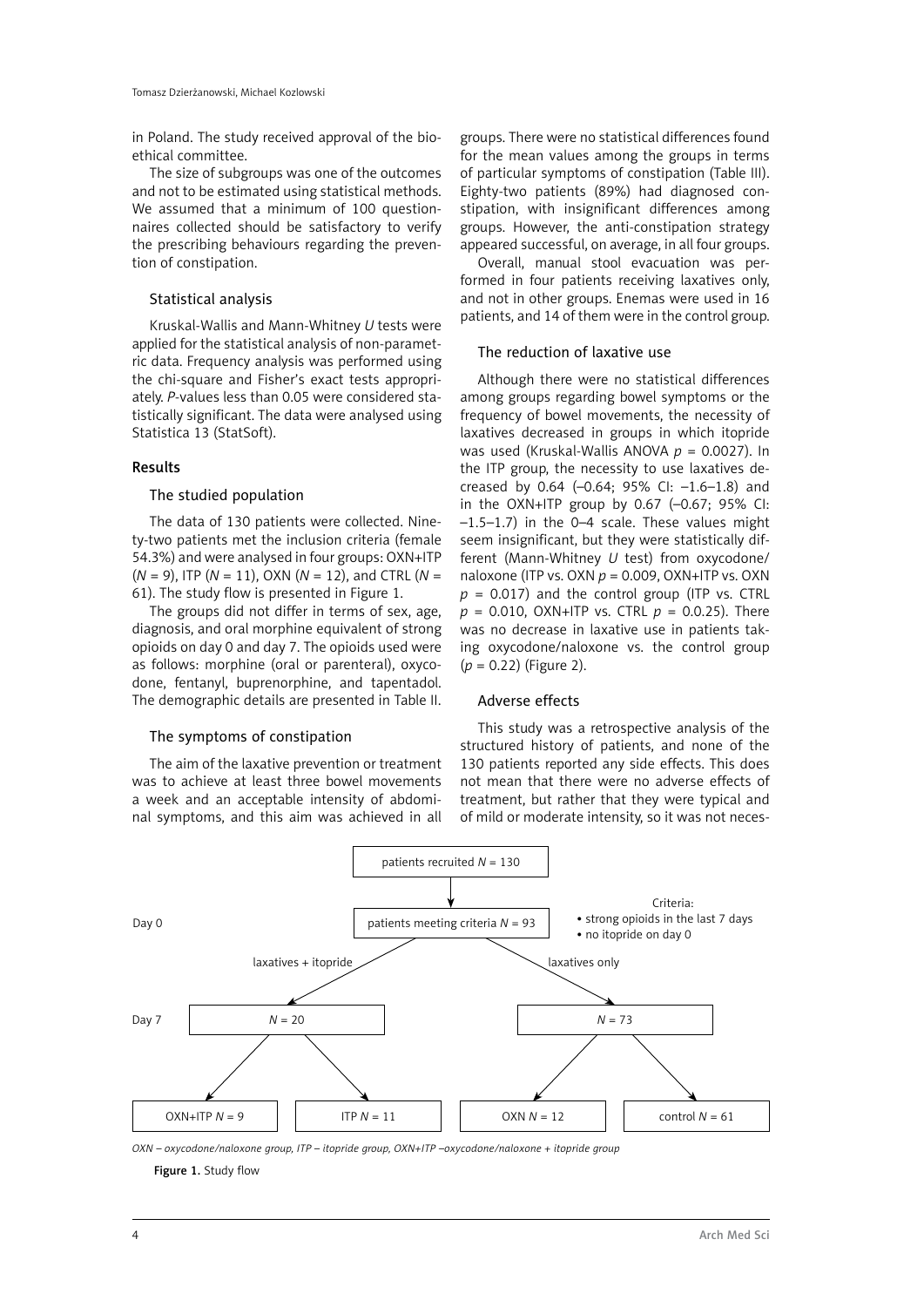Itopride increases the effectiveness of the management of opioid-induced constipation in palliative care patients: an observational non-interventional study

| Parameter                  | Total          | OXN            | <b>ITP</b>    | OXN+ITP        | <b>CTRL</b>   | P-value   |
|----------------------------|----------------|----------------|---------------|----------------|---------------|-----------|
| $\overline{N}$             | 92             | 12             | 11            | 9              | 60            |           |
| Sex (%):                   |                |                |               |                |               |           |
| Female                     | 54.3           | 66.7           | 58.3          | 44.4           | 53.3          | 0.7916    |
| Male                       | 42.4           | 33.3           | 41.7          | 55.6           | 41.7          |           |
| <b>NA</b>                  | 3.3            |                |               |                | 5.0           |           |
| Age [years]:               |                |                |               |                |               |           |
| Mean                       | 67.4           | 68.5           | 72.5          | 70.6           | 67.2          | 0.4166    |
| Range                      | $29 - 91$      | $54 - 87$      | $43 - 85$     | $50 - 91$      | $29 - 88$     |           |
| 95% CI                     | 57.4-80.9      | $60.4 - 87.0$  | $63.6 - 85.0$ | $62.6 - 91.0$  | $57.6 - 81.1$ |           |
| <b>NA</b>                  | $\mathbf{1}$   |                |               |                | $\mathbf{1}$  |           |
| Primary diagnosis:         |                |                |               |                |               |           |
| Colorectal cancer          | $\overline{7}$ |                | $\mathbf{1}$  | $\mathbf{1}$   | 5             | <b>NS</b> |
| Other GI cancer            | 12             |                | $\mathbf{1}$  |                | 11            | <b>NS</b> |
| Non-GI cancer              | 70             | $11\,$         | 10            | $\overline{7}$ | 42            | <b>NS</b> |
| Non-cancer                 | $\overline{2}$ |                |               | $\mathbf{1}$   | $\mathbf{1}$  | <b>NS</b> |
| <b>NA</b>                  | $\overline{2}$ | $\mathbf{1}$   |               |                | $\mathbf{1}$  | <b>NS</b> |
| ECOG                       | 2.65           | 1.9            | 3.0           | 2.1            | 2.8           | <b>NS</b> |
| Mean opioid dose [OME mg]: |                |                |               |                |               |           |
| Day 0                      | 134.7          | 134.4          | 106.8         | 130.9          | 140.9         | 0.4729    |
| 95% CI                     | $26.2 - 258.1$ | $45.1 - 286.1$ | $0 - 259.6$   | 38.4-308.1     | $26.9 - 280$  |           |
| Day 7                      | 164.7          | 139.4          | 182.9         | 192.3          | 162.0         | 0.2855    |
| 95% CI                     | 57.5-287.4     | $42.2 - 304.6$ | 68.7-358.8    | 129.8-312.1    | 48.6-300.3    |           |

Table II. The studied population

*OXN – oxycodone/naloxone group, ITP – itopride group, OXN+ITP –oxycodone/naloxone + itopride group, CTRL – control group.*

sary to report them in routine documentation. No patient stopped using itopride between day 0 and day 7. Although the cases in which itopride was used on day 0 were excluded from the analysis, none of the patients stopped itopride use in the next seven days. Thus, it can be inferred that the medicine was well tolerated.

The history after day 7 was not analysed.

# Discussion

This was a non-interventional study, with all limitations that non-randomised clinical trials bear. However, its advantage is a gross effect in the real environment, when using itopride as an element of laxative prevention and treatment. This is probably the first clinical report aiming directly at the use of itopride in OIC.

Physicians did not participate in the analysis and were only asked to provide structured data without specific study goals, to limit possible bias. They delivered the questionnaires regardless of their laxative therapy pattern and use of prokinetics. It also explains the over-representation of a control group, because most patients received regular laxatives, and a minority were treated with oxycodone/naloxone or itopride.

The number of collected cases was sufficient to achieve statistically justified conclusions.

There were no statistical differences between studied groups in terms of age, sex, primary diagnosis, performance status (ECOG), opioids used, or the intensity of symptoms of constipation among the groups.

Following the aforementioned recommendations, every patient receiving opioid analgesics should also receive constipation prophylaxis through the use of laxatives or by using opioids in combination with antagonists (e.g. oxycodone/ naloxone) [2, 3]. The Polish guidelines suggest that adding prokinetics may increase the effectiveness of laxative therapy, but there was no direct clinical evidence for that [14]. According to these guidelines, verified in a medium-sized co-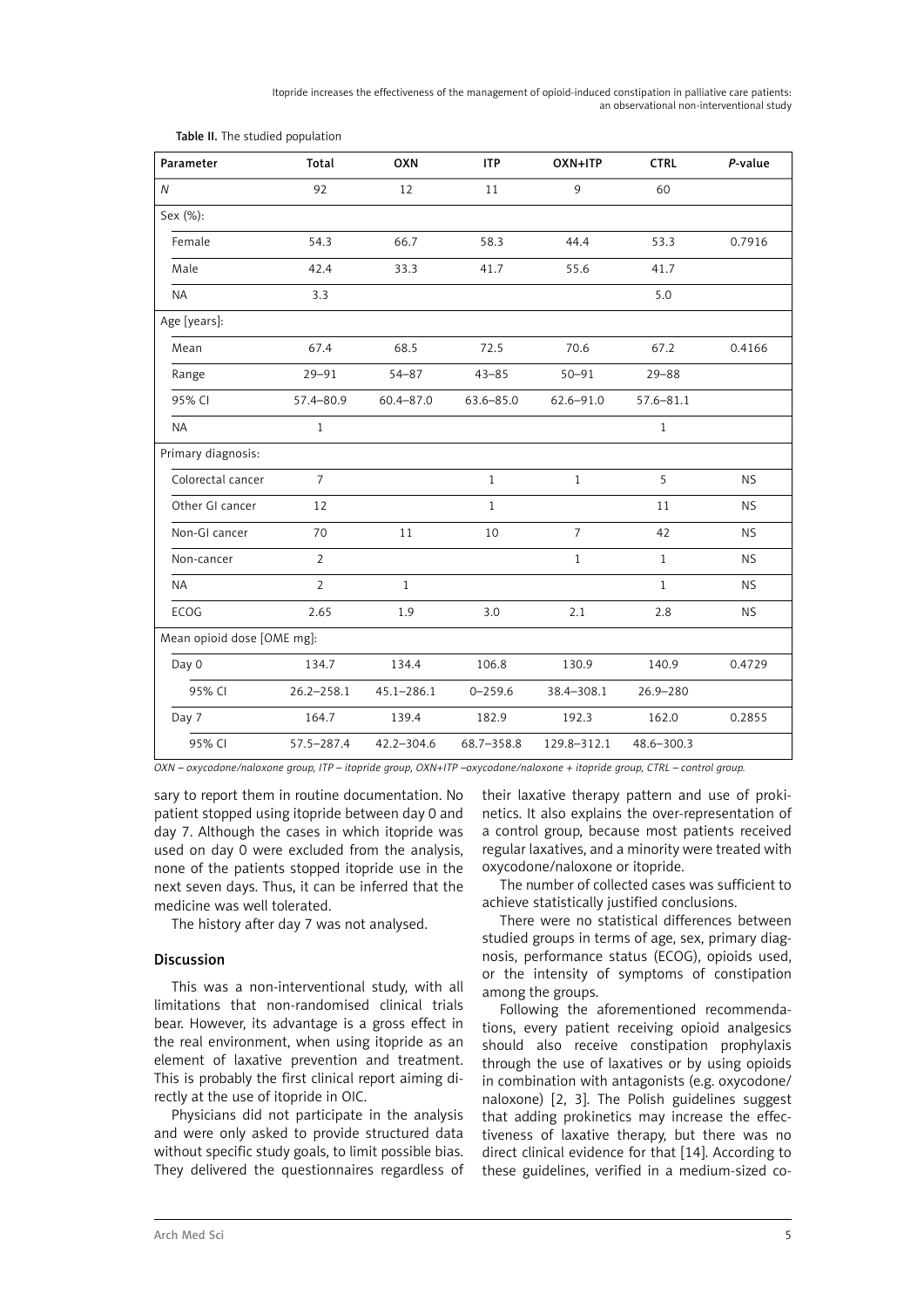hort study [7], the prevention of OIC should be provided with an intensiveness that ensures bowel movements at least three times per week and good subjective control of bowel symptoms. This goal was achieved in all studied groups, which did not differ from each other in terms of the intensity of symptoms of constipation. In other words, all four strategies appeared equally effective in the prevention of OIC: (1) itopride added to laxatives, (2) oxycodone/naloxone used with laxatives, (3) oxycodone/naloxone and itopride added to laxatives, or (4) regular laxatives only. It was achieved by intensifying laxative use if necessary.

Table III. The intensity of symptoms of constipation

| <b>Parameters</b>                                      | Scale     | Total       | <b>OXN</b>  | <b>ITP</b>  | OXN+ITP     | <b>CTRL</b> |
|--------------------------------------------------------|-----------|-------------|-------------|-------------|-------------|-------------|
| The last defecation:                                   |           |             |             |             |             |             |
| Ν                                                      |           | 91          | 12          | 11          | 9           | 59          |
| Mean                                                   | Days      | 1.6         | 1.5         | 1.5         | 1.1         | 1.7         |
| 95% CI                                                 |           | $0.2 - 3.2$ | $0.3 - 3.5$ | $0 - 4.0$   | $0 - 4.0$   | $0.3 - 3.4$ |
| The number of days with bowel movements:               |           |             |             |             |             |             |
| Ν                                                      |           | 92          | 12          | 11          | 9           | 60          |
| Mean                                                   | Days      | 3.1         | 3.5         | 2.9         | 3.4         | 3.0         |
| 95% CI                                                 |           | $1.5 - 5.1$ | $1.5 - 6.9$ | $1.6 - 5.2$ | $1.6 - 7.0$ | $1.4 - 5$   |
| The difficulty of defecation:                          |           |             |             |             |             |             |
| N                                                      |           | 92          | 12          | 11          | 9           | 60          |
| Mean                                                   | $[0 - 4]$ | 2.1         | 2.1         | 2.1         | 2.3         | 2.1         |
| 95% CI                                                 |           | $1 - 3.4$   | $1.1 - 3.8$ | $0.9 - 4.0$ | $0.8 - 4.0$ | $1 - 3.5$   |
| Too few stools:                                        |           |             |             |             |             |             |
| N                                                      |           | 92          | 12          | 11          | 9           | 60          |
| Mean                                                   | $[0 - 4]$ | 1.5         | 1.8         | 1.4         | 1.2         | 1.6         |
| 95% CI                                                 |           | $0.4 - 2.9$ | $0.7 - 3.5$ | $0.1 - 3.6$ | $0.1 - 3.3$ | $0.4 - 3$   |
| Too hard stools:                                       |           |             |             |             |             |             |
| $\mathcal N$                                           |           | 92          | 12          | 11          | 9           | 60          |
| Mean                                                   | $[0 - 4]$ | 1.5         | 1.4         | 1.4         | 1.0         | 1.7         |
| 95% CI                                                 |           | $0.6 - 2.7$ | $0.6 - 2.8$ | $0.2 - 3.5$ | $0.3 - 2.4$ | $0.7 - 2.8$ |
| The feeling of an incomplete bowel movement:           |           |             |             |             |             |             |
| Ν                                                      |           | 92          | 12          | 11          | 9           | 60          |
| Mean                                                   | $[0 - 4]$ | 1.4         | 1.6         | 0.9         | 1.1         | 1.5         |
| 95% CI                                                 |           | $0.4 - 2.7$ | $0.8 - 2.9$ | $0 - 2.7$   | $0 - 3.3$   | $0.5 - 2.9$ |
| Straining or squeezing to try to pass bowel movements: |           |             |             |             |             |             |
| N                                                      |           | 91          | 12          | $11\,$      | 9           | 59          |
| Mean                                                   | $[0 - 4]$ | 2.0         | 1.9         | 2.4         | 1.9         | 2.0         |
| 95% CI                                                 |           | $0.8 - 3.5$ | $0.5 - 4.0$ | $1 - 4.0$   | $0.5 - 4.0$ | $0.9 - 3.4$ |
| The necessity of use of laxatives:                     |           |             |             |             |             |             |
| ${\cal N}$                                             |           | 91          | 12          | 11          | 8           | 60          |
| Mean                                                   | $[0 - 4]$ | 2.1         | 2.5         | 2.0         | 1.6         | 2.1         |
| 95% CI                                                 |           | $0.9 - 3.5$ | $1.3 - 4.0$ | $0.6 - 4.0$ | $0.9 - 3.1$ | $0.8 - 3.7$ |

*No statistical difference was for mean values. OXN – oxycodone/naloxone group, ITP – itopride group, OXN+ITP –oxycodone/naloxone + itopride group, CTRL – control group.*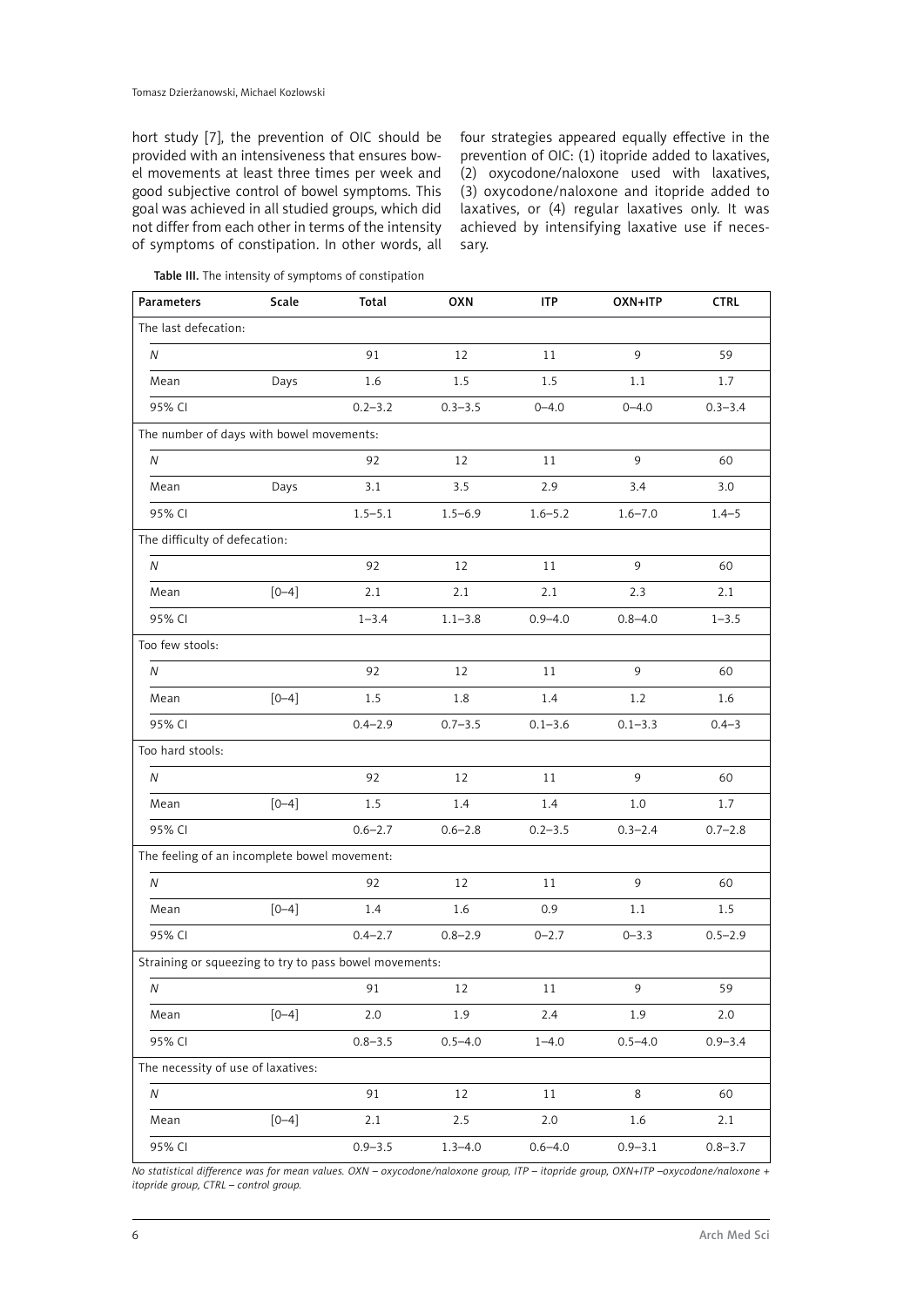Itopride increases the effectiveness of the management of opioid-induced constipation in palliative care patients: an observational non-interventional study



Mean change (95% CI)

Figure 2. The mean change of the necessity of laxatives in a 0–4 scale

The main finding of this study is that adding itopride to laxative therapy decreased the necessity to use laxatives. On the other hand, using oxycodone/naloxone did not affect the use of laxatives. What is more, the combined use of oxycodone/ naloxone and itopride did not increase the effectiveness of the preventive management of OIC.

The findings confirm the sparse clinical evidence available so far [31].

In conclusion, all strategies of OIC prevention seem equally effective in clinical practice. Itopride, but not naloxone, appeared effective in reducing the use of laxatives in OIC. However, using oxycodone/naloxone or itopride could be associated with decreasing the necessity of interventive and burdensome methods, such as manual stool evacuation or enemas.

The conclusions should be taken with caution because it was not a prospective blinded study. We should treat these results as preliminary. We suggest that an RCT would be valuable to confirm the value of itopride in the strategy of prevention and treatment of OIC.

# Conflict of interest

The authors declare no conflict of interests.

References

- 1. World Health Organization. Cancer pain relief: with a guide to opioid availability. 2<sup>nd</sup> ed. Geneva, Switzerland 1996. http://www.who.int/iris/handle/10665/37896 (accessed 10 December 2018).
- 2. Caraceni A, Hanks G, Kaasa S, et al. for the European Palliative Care Research Collaborative (EPCRC) on behalf of the European Association for Palliative Care (EAPC). Use of opioid analgesics in the treatment of cancer pain: evidence-based recommendations from the EAPC. Lancet Oncol 2012: 13: e58-68.
- 3. Fallon M, Giusti R, Aielli F, et al. ESMO Guidelines Committee. Management of cancer pain in adult patients: ESMO Clinical Practice Guidelines. Ann Oncol 2018; 29: iv166-91.
- 4. Clark K, Smith JM, Currow DC. The prevalence of bowel problems reported in a palliative care population. J Pain Symptom Manage 2012; 43: 993-1000.
- 5. Lacy BE, Mearin F, Chang L, et al. Bowel disorders. Gastroenterol 2016; 150: 1393-407.
- 6. Simren M, Palsson OS, Whitehead WE. Update on Rome IV criteria for colorectal disorders: implications for clinical practice. Curr Gastroenterol Rep 2017; 19: 15.
- 7. Dzierżanowski T, Ciałkowska-Rysz A. Assessment of the usefulness of the definition of constipation in palliative care patients according to Polish Society of Palliative Medicine. Med Paliat 2011; 3: 33-8.
- 8. Mercadante S, Villari P, Ferrera P, Casuccio P. Opioidinduced or pain relief-reduced symptoms in advanced cancer patients? Eur J Pain 2006; 10: 153-9.
- 9. Bell T, Milanova T, Grove G, Williamson R, Bolge S. OBD symptoms impair quality of life and daily activities, regardless of frequency and duration of opioid treatment: results of a US patient survey (PROBE survey). J Pain 2007; 8: S71.
- 10. Fine PG, Chen YW, Wittbrodt E, Datto C. Impact of opioid-induced constipation on healthcare resource utilization and costs for cancer pain patients receiving continuous opioid therapy. Support Care Cancer 2019; 27: 687-96.
- 11. Lucero M, Von Scheele B, Blackard R, Milanova T, Bell T. The incidence and impact of gastrointestinal adverse events (GIAEs) associated with opioid analgesic use: A review of the literature. J Pain 2006; 7: S89.
- 12. Pappagallo M. Incidence, prevalence, and management of opioid bowel dysfunction. Am J Surg 2001; 182: 11S-8S.
- 13. Larkin PJ, Cherny NI, La Carpia D, et al.; ESMO Guidelines Committee. Diagnosis, assessment and management of constipation in advanced cancer: ESMO Clinical Practice Guidelines. Ann Oncol 2018; 29: iv111-25.
- 14. Leppert W, Dzierżanowski T, Stachowiak A, Ciałkowska-Rysz A, Pyszkowska J. Constipation in cancer patients – the management recommendations of the Expert Group of the Polish Association for Palliative Medicine. Med Paliat 2014; 6: 117-26.
- 15. Garcia JM, Shamliyan TA. Management of opioid-induced constipation in patients with malignancy. Am J Med 2018; 131: 1041-51.
- 16. Grond S, Radbruch L, Meuser T, Loick G, Sabatowski R, Lehmann KA. High-dose tramadol in comparison to lowdose morphine for cancer pain relief. J Pain Symptom Manage 1999; 18: 174-9.
- 17. Wilder-Smith CH, Hill L, Osler W, O'Keefe S. Effect of tramadol and morphine on pain and gastrointestinal motor function in patients with chronic pancreatitis. Dig Dis Sci 1999; 44: 1107-16.
- 18. Mucci-LoRusso P, Berman BS, Silberstein PT, et al. Controlled-release oxycodone compared with controlledrelease morphine in the treatment of cancer pain: a randomized, double-blind, parallel-group study. Eur J Pain 1998; 2: 239-49.
- 19. Kalso E, Heiskanen T, Rantio M, Rosenberg PH, Vainio A. Epidural and subcutaneous morphine in the management of cancer pain: a double-blind cross-over study. Pain 1996; 67: 443-9.
- 20. Payne R, Mathias SD, Pasta DJ, Wanke LA, Williams R, Mahmoud R. Quality of life and cancer pain: satisfaction and side effects with transdermal fentanyl versus oral morphine. J Clin Oncol 1998; 16: 1588-93.
- 21. Clark AJ, Ahmedzai SH, Allan LG, et al. Efficacy and safety of transdermal fentanyl and sustained-release oral morphine in patients with cancer and chronic non-cancer pain. Curr Med Res Opin 2004; 20: 1419-28.
- 22. Pace MC, Passavanti MB, Grella E, et al. Buprenorphine in long-term control of chronic pain in cancer patients. Front Biosci 2007; 12: 1291-9.